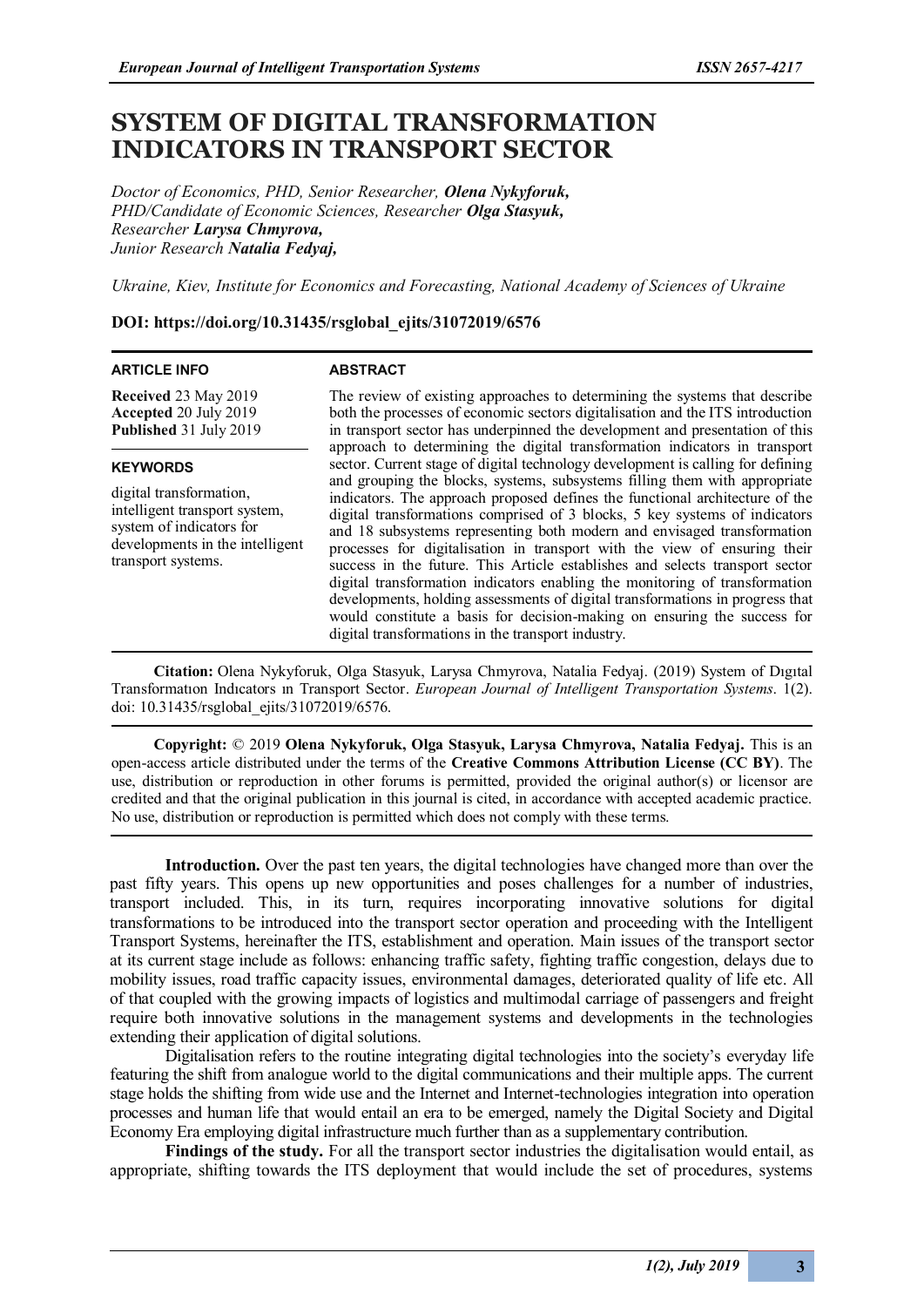and applications enabling to enhance personal mobility, carriage of passengers and freight. The ITS's cover a wide range of wireless and wired communications based on electronic technologies. When integrated into the transport infrastructure and into the vehicles as such, these technologies enable to essentially unload, enhance safety and productivity of, the transport system in general.

Development and deployment of the ITS across the world is an efficient innovative business already now facilitating the solutions for a number of social and economic problems and the implementation of the counter-crisis measures. Moreover, the insight into transport system development documents suggests the ITS's have become *compulsory in drafting strategic, political and program targeting documents of the developed countries*.

To this end, the EU, in order to achieve full digitalisation of its economy by 2010, adopted the EU Digital Agenda (the Digital Agenda for Europe), which targets and tasks were set out up to 2020 [1]. The Digital Agenda for Europe represents one of the seven forward-looking initiatives of the Europe 2020 Strategy for growth and jobs aimed at better use of the Information and Communication Technologies (ICT). It shall align European policies in the ICT. The Digital Agenda aims at implementing the EU's Digital Single Market providing modern high-speed networks and compatible software, thus contributing to the sustainable economic and social growth [2].

Most of the EU countries consider it as a framework document and adopt relevant National Programs for the Development of Digital Society for 1 to 3 years setting short-term and long-term priority targets and indicators of meeting those targets. The following states have developed their plans for implementing broadband connection: Czech Republic (Digital Czech Republic); France (National Programme for Very High Speed Broadband); Slovak Republic (National Strategy for Broadband Access in the Slovak Republic). Certain countries (Sweden, Germany<sup>1</sup>, and Austria) have launched the adjustment of their national plan target indicators to the new target indicators of the EU broadband connection for 2025.

Within the framework of the EU Digital Agenda, the European Union adopted the Digital Single Market Strategy aimed at opening up the digital opportunities for people and businesses and strengthening the Europe's world-leading position in the digital economy [3]. The framework of this Program provided for the investments amounting to 300 bln Euro for 7 years.

In order to visualize its digital economy, the EU developed Digital Transformation Scoreboard measuring the EU and member states productivity over a wide range of areas, from communication and digital skills to business and public services digitalization. The Digital Transformation Scoreboard provides the data of Digital Economy and Society Index (DESI), as well as of the Europe's Digital Progress Report (EDPR).

Germany is a leader of EU transport digitalisation viewing the concept of *Digital Transport* as an Industry 4.0 component and focusing its effort on the four targets:

1. Transport infrastructure and logistics chains (warehouses, logistics hubs, railways etc.) digitalization:

a) establishment of the intellectual component for transport infrastructure (Logistik 4.0); this includes automating warehouse operations, automated workplace management in line with the *Lean Manufacture* principles.

b) logistics chains optimization by means of automated transport system which provides selfsustaining interaction of a warehouse with the order consolidation department. This goes beyond cost reduction only speeding up the delivery of goods to the final consumer.

2. Introducing industrial robotics as a key component for ensuring self-sustaining operation of the warehouse and logistics activities. Equipping the automated transport components with robot manipulators constitutes one of the objectives.

3. Management systems automation. Shifting towards brand new requirements to management systems is ongoing. Examples may include a variety of electronic assistants providing control over the decisions to be adopted. SAP company offers the software enabling the material flow planning and management systems interaction by means of wireless connection. Such technologies ensure best combination and stock of resources. Similar optimization applies to the process of vehicles accounting, mileage efficiency monitoring, and motor vehicles technical performance.

4. Automatic pilot systems (platooning) means simultaneous driverless movement of motor vehicles united into caravans (up to  $10$  motor vehicles) by means of wireless (WiFi) connection<sup>2</sup>.

<sup>&</sup>lt;sup>1</sup> Germany has adopted already the second Program designed to cover the period of 2017 to 2022.

<sup>&</sup>lt;sup>2</sup> Automatic pilot systems (platooning) means simultaneous driverless movement of motor vehicles united into caravans (up to 10 motor vehicles) by means of wireless (WiFi) connection.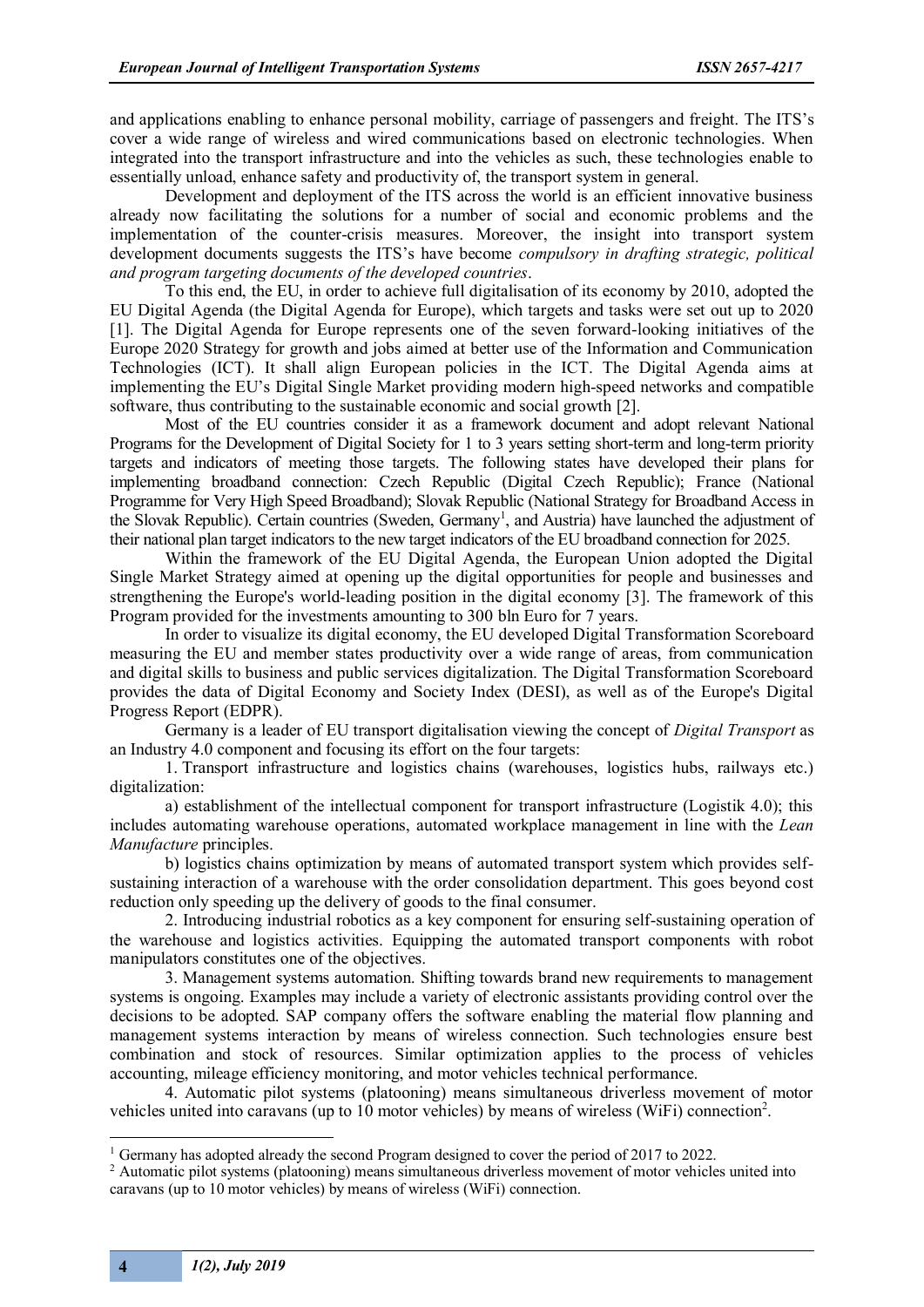Poland established its Digitalisation Ministry (Ministerstwo Cyfryzacji), its activities to focus exclusively on the implementation of modern technologies with the view of facilitating the following: contacts with the Governments and civil servants, establishment and operation of business in Poland. In December 2014, under the framework of Europe 2020 strategy implementation, Poland adopted the Operational Programme Digital Poland for 2014 to 2020. The Program aims at enhancing digital funds for national development. Key priority targets for the digitalisation of economy as defined include as follows: general access to high-quality Internet, e-government and digital competences of the society [4].

In that regard, Point 8.5 of the Operational Programme Digital Poland for 2014 to 2020 emphasizes that the frameworks of this Program shall review the above targets only, whereas such issues as supporting the EU position of a world leader in the area of science, maintaining industrial leadership of the European businesses in the field of innovations and resolving issues in the areas that are the most important for the Europeans such as the climate change and demographic changes, *sustainable transport and mobility* or increasing the availability of renewable energy sources, will be subject to review within the framework of the Operational Programme Smart Growth.

The follow-up *reviews key approaches towards defining the ITS.* Due to the lack of a single worldwide approach towards defining the ITS components we have considered several definitions and classifications by recognized international and supra-national organizations.

Accordingly, the *Research and Innovative Technology Administration (RITA)* [5] classifies ITS into the following sub-categories: *Intelligent Infrastructure* and *Intelligent Vehicles*.

*The Intelligent Infrastructure includes as follows:*

• Arterial management (road traffic surveillance and control, traffic lane management, parking management, data transfer, compliance with road traffic rules).

• Highway traffic management (road traffic surveillance and management at entering the road, traffic lane management, emergency response, transport management, data transfer, compliance with road traffic rules).

• Accident prevention and road safety (informing of the road dimensions, pedestrian safety, alert system notifying of railway crossing; collisions; cyclists and animals).

• Traffic management subject to road weather conditions (control, monitoring and forecasting weather conditions, data transfer, advisory strategies, traffic management, management strategies, interpretation strategies).

• Operation and use of the roads (data collection and transfer, surveillance, operational space management).

• Carriage management (vehicle fleet management, data transfer, transport demand management, safety and security).

• Road events management (detection and control, mobilization and response, data transfer, obstacles removal and traffic resume).

• Emergency response management (first aid, emergency technical support and traffic resume).

• Electronic payments (fare, parking fee, multi-functional payment system, pricing system).

• Information for travellers (trip data, route data, tourism and events).

• Data management (backups).

• Commercial transport operation (administrating permits, ensuring safety, electronic screening, carriers and fleet management).

• Intermodal freight transportation (tracking of freights, security, freight terminal operation, carriage fee, freight motorways interconnection system, border crossing international processes).

*Intelligent Vehicles include as follows:*

• Collision avoidance system (obstacle detection, assisting in changing traffic lanes, traffic lane warnings; roll-over warning; warnings on drive-away; risk of collision; rear collision).

• Driver-assistance systems (navigation, dispatcher-to-driver connection, enhanced vision, objects detection, Adaptive Cruise Control, smart speed management, assistance in keeping traffic lane, roll-over prevention system, drowsy driver alert system, precision of coupling, mating / unmating, on-board monitoring).

• Collision alert (automatic alert in the event of collision).

According to the classification proposed by the *World Road Association* (PIARC) [6], the ITS includes 32 user services, conventionally grouped into 8 categories:

*1. road traffic management:* supporting transport planning; road traffic management; emergency traffic management; transport requirements management; road traffic management policy; infrastructure technical operation management;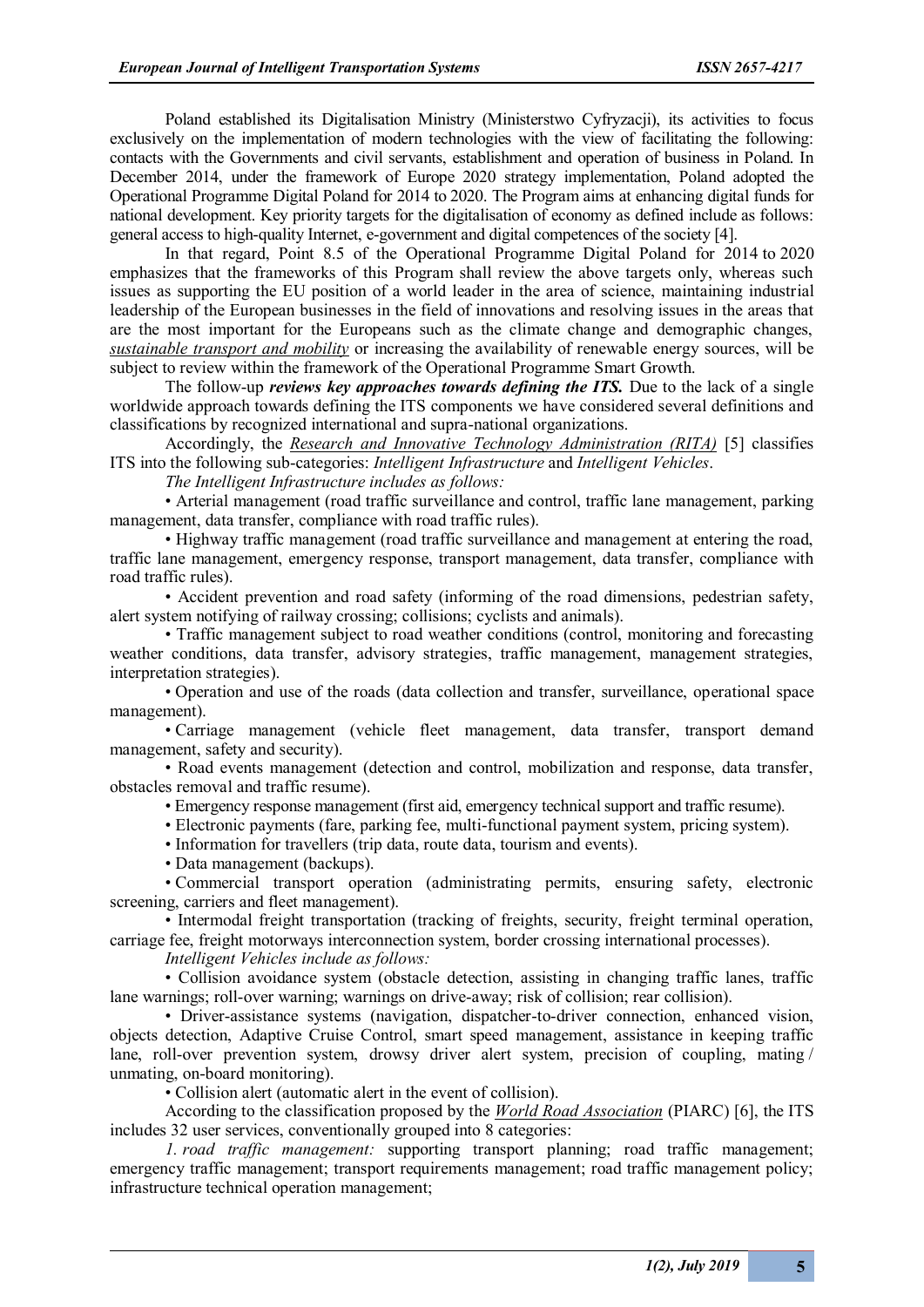*2. information for travellers:* pre-travel information; on-ride info for drivers; real-time traffic info for public transport; customized information; road guidance and navigation;

*3. vehicle systems:* enhanced identification; vehicle automated management; front collision avoidance; lateral collision avoidance; safety systems; accident avoidance systems;

*4. commercial vehicles:* preliminary custom operations for commercial transport; administrative processes for commercial transport; administrative roads safety inspections; commercial vehicles safety monitoring; commercial fleet management;

*5. public transport:* public transport management; on-request transport management; combined transport management;

*6. emergency response management:* hazard alarm and personal safety; emergency and rescue transport management; hazardous cargo; incident prevention;

*7. electronic payments:* electronic financial transactions;

*8. safety:* safety in general transport; safety for disabled persons; intelligent crossroads.

The key principles for putting the EU Intelligent Transport System in operation in the EU were established by the European Parliament and the Council of Europe on July 7, 2010 in their approved Directive 2010/40/EU [7]. The Directive defined the term 'Intelligent Transport Systems' as the program which applies information and communication technologies in the field of: 1) road transport, including infrastructure, vehicles and users; 2) traffic management and mobility management, as well as for interfaces with the other modes of transport. The Directive established compulsory conditions for the efficient EU-wide deployment of ITS.

EU sets out the following priority areas for the ITS development: 1) optimal use of road, traffic and travel data; 2) continuity of traffic and freight management, 3) ITS road safety and security applications, 4) linking the vehicle with the transport infrastructure.

Pursuant to the EasyWay European Global Program for 2007 to 2020 the following Projects were implemented: I EasyWay Projects (2007 to 2009) and II EasyWay Projects (2010 to 2012) as financed by the European Commission and constituting a part of this Program. EasyWay I and II are the Projects for deploying the Pan-European systems and services of ITS in the TEN-T road network and its interfaces with urban districts and other modes of transport. Both the EasyWay I and II were implemented by the national executive bodies governing the motor road issues in most of the EU member countries, as well as by public and private operators of roads and the associated partners closely cooperating with the other key stakeholders. As a key advantage, the EasyWay I and II have provided the unique European platform uniting the ministries, executive bodies governing the motor road issues and the road operators (both public and private) over all Europe facilitating closer ties between the key stakeholders enabling them to exchange know-how, advanced experiences included, and develop the Deployment Guiding Principles that ensure coherent deployment of the ITS while supporting the European transport policy. Pursuant to the EasyWay European Global Program [8] the ITS shall be classified as follows:

• Road services providing comprehensive real-time road information for the travellers so as to enable taking reasonable decisions prior to a trip, as well as information during the trip.

• Traffic management services providing the traveller with navigation data, detecting unusual and emergency circumstances relating to safe and efficient use of the road network.

• Freight and logistics technologies aimed at optimizing productivity and efficiency of the freight transport by way of ensuring safe and easy access to the intermodal terminals (ports, railways and motorways etc.).

In Ukraine, the Ordinance of the Cabinet of Ministers of Ukraine No. 67-р of January 17 approved *the Conception for Developing Digital Economy and Society in Ukraine for 2018 to 2020* and adopted the Action Plan Implementing the Conception, which aimed, *inter alia,* at determining the indices, indicators and methods for assessing the digital development of Ukraine according to the international practices, and pursuant to this Plan the ministries and bodies concerned shall facilitate the digital development. In November 2017, the Ministry of Infrastructure of Ukraine established the Digitalization and Cyber Safety Industry Centre Daughter Company as a state enterprise [9]. The latter aims at implementing the cyber protection, digitalization and IT development programs, developing thereof, rapid response to the incidents related to the attempts of intervention into corporate, institutional and public IT systems operating in the transport industry. Moreover, the Ministry of Infrastructure of Ukraine established the Transport Digital Infrastructure Directorate supervising relevant issues [10]. So far, there is no official definition of the ITS at legislative level developed in Ukraine.

The review of the ITS definitions as adopted by both the international organizations and supranational establishments enables to deduce that the ITS development would be critical for providing the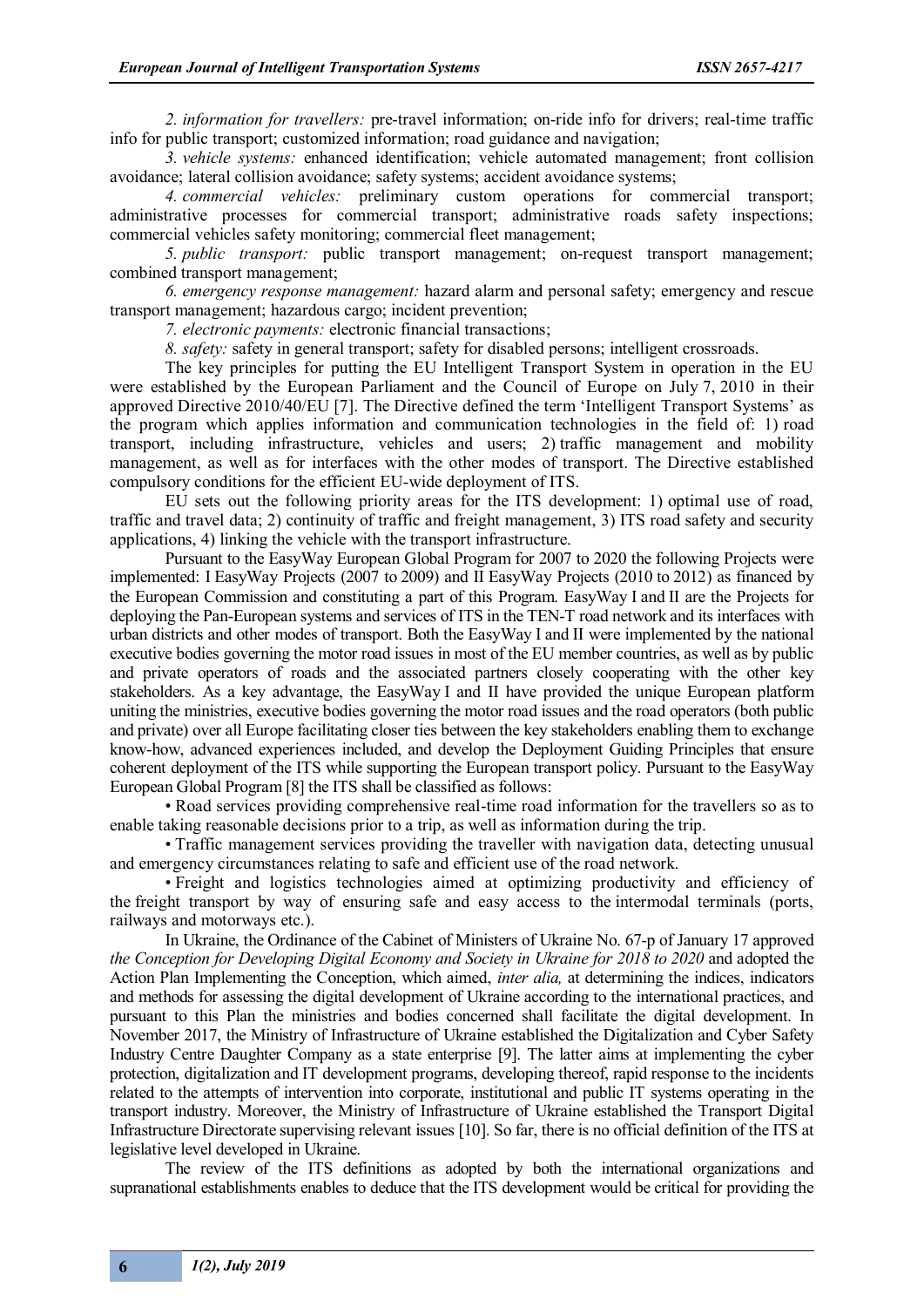end-users with information from the systems controlling road situation in real-time mode and the opportunity for different operators at the national or cross-border level to ensure the compatibility and continuity of the services to be provided on the basis of unification of data as provided by the systems in use.

Therefore, the Intelligent Transport System as an integrated system corresponds to the following concept: *transport infrastructure – vehicles – user.* An innovative solution for transport issues would rather not deal with a transport management system to be developed focusing on the development of such transport systems which have their means of communication, control and management originally incorporated in the vehicles and relevant infrastructure facilities. To this end, the management opportunities (decision-making) based on the real-time data to be received in such systems are not restricted to the transport operators only *being available to all the users of transport and management systems as a whole*.

According to the ITS concept we have, by parity of reasoning, **specified three functional blocks: I. Transport Infrastructure, ІІ. Vehicles, ІІІ. User (Fig. 1).** Each blocks, in it turn, splits into 5 systems of transport sector digital development indicators, as follows: *І.1. E-Logistik, І.2. Smart roads, ІІ.1. Vehicles management and monitoring, ІІІ.1. Safety management, ІІІ.2. Mobile apps.*  The systems of indicators as listed split into 18 functional subsystems representing both modern and envisaged transformation processes for digitalization in transport with the view of ensuring their success in the future. Each of the 18 subsystems has the relevant transport sector digital transformation indicators as set out that enable monitoring the transformation developments, holding assessments of digital transformations in progress that would constitute a basis for decision-making on ensuring the success for digital transformations in the transport industry.

According to the specific indicators of digital transformation development in transport sector, we have selected the possible indicators for assessing those transformations for transport sector (Table. 1-3). The system of indicators as established constitutes one of the ways for resolving challenges related to the development of statistical database for digital transformations in the transport industry facilitating the monitoring to be carried out for the transport industry transformation developments.

The follow-up briefly reviews the key indicators for each ITS block. Introduction of electronic logistics and smart roads development constitute the indicators of transport infrastructure intelligence.



*Fig. 1. Functional architecture of digital transformations in the transport sector*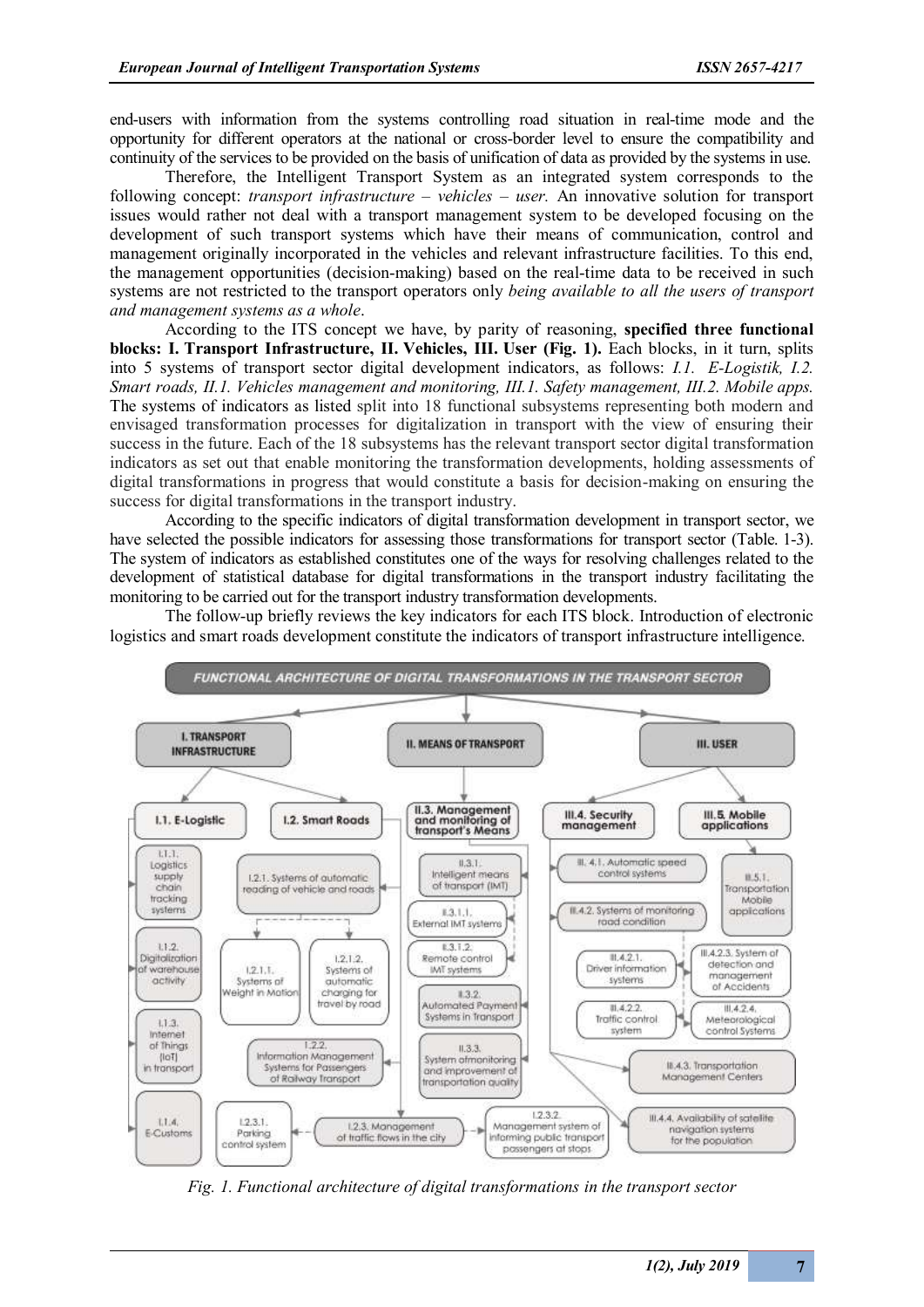### **I. Transport Infrastructure (Table 1)**.

*E-Logistics* is the process governing anything related to on-line market. The key difference between logistics and electronic logistics lies in the fact that the classic logistics deal with planning, holding and controlling the supplies and stocks of commodities, services and relevant information, whereas the electronic logistics aims at applying Internet technologies for common logistics processes, that is, *automation and digitalization of the logistics workflow*. The processes inherent in electronic logistics include as follows: electronic payments; verifying product availability; arranging supplies; insurance; refilling stocks in logistics systems; contacting clients; arranging return of goods etc [11].

*Smart Road* means the one incorporating intellect and latest scientific achievements. It shall ensure safety, communication, and comfort. At the level of a regular user, the Smart Road shall help avoiding mistakes, adopting optimal route decisions and enjoying the use. At the macro-level, the Smart Road network shall ensure even flow of traffic, road users observing the applicable rules, big data and analytics collection, timely re-distribution of flows, weighing during the ride etc [12].

Table 1. Digital Transformation Indices for Transport Sector for the ITS Development Indicating Systems: Transport Infrastructure

### **І.1 E–Logistik**

### *І.1.1. System tracing logistics chain of supplies:*

– number of crowd-sourcing platforms, units

– number of freight trucks returning from their rides with empty loads, units

– RFID–markings on the container, units

– number of the logistics companies controlling the actual route of mobile objects with satellite navigation systems or cellular communication systems, units

– proportion of logistics companies controlling the actual route of mobile objects with satellite navigation systems or cellular communication systems, in the total number of logistics companies, % – number of electronic seals used by Ukrainian logistics companies, units.

– average number of electronic seals used as expressed per a logistics company, units.

### *Digitalization in operation of warehouse activities*

– number of warehouses equipped with robot manipulators, units.

– number of logistics hubs, units.

– area of logistics hubs, thousand  $m<sup>2</sup>$ 

– number of logistics enterprises equipped with automated transport systems (logistics enterprises using ITS), units.

### *Internet of Things (IoT) technology in transport:*

– number of mobile operators providing IoT service.

– country area covered by IoT,  $\%$ .

– number of devices using IoT, units

– number of port infrastructure facilities connected to the IoT, units

– number of smart sensors known as the digital dolphins, installed in sea ports, units.

#### *Electronic custom house:*

– number of custom clearance declarations filed electronically, units

– proportion of custom clearance declarations filed electronically, %.

### **Smart roads, ІІ.3.**

*Automatic data reading systems for vehicles and roads:*

*1. Automated weighing control systems:*

– number of stationary weighing facilities, units

– number of automated tools for weighing road vehicles during their rides and for measuring the load per axle, units

– proportion of automated tools for weighing road vehicles during their rides and for measuring their axle loads, in the total number of weighting facilities, %.

*2. Electronic toll collection systems:*

– number of electronic cards sold for automatic toll collection, units.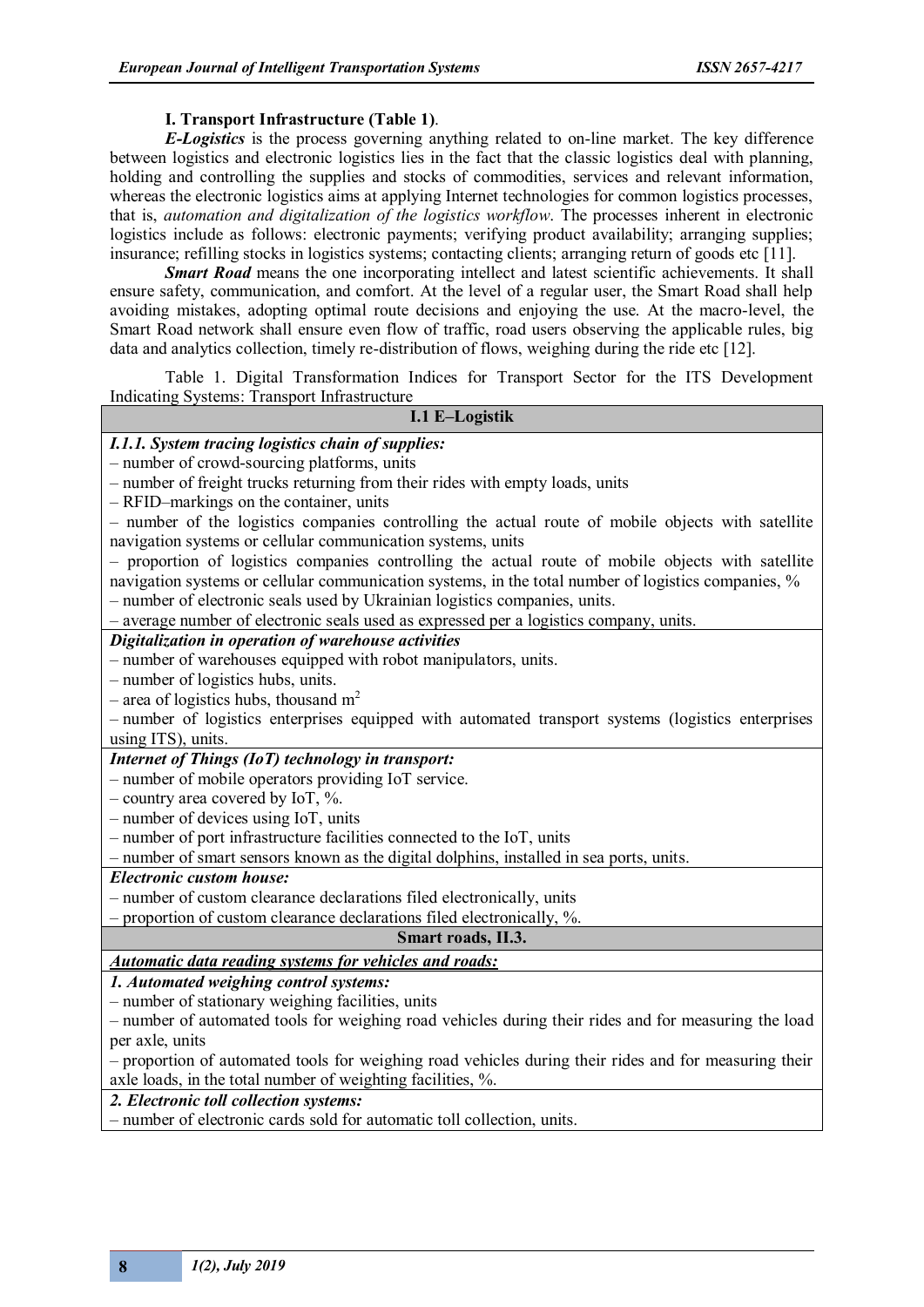#### Continuation of table 1

### *Systems managing notifications for railway transport passengers:*

– number of railway stations furnished with electronic boards providing on-line information to their passengers, units

– proportion of railway stations furnished with electronic boards providing on-line information to their passengers, in the total number of railways stations, %

– number of platforms furnished with electronic platform displays providing on-line information to their passengers, units

– proportion of platforms furnished with electronic boards providing on-line information to their passengers, in the total number of platforms, %

– number of infomats, units.

# *Urban transport flows management:*

#### *1. Parking management systems:*

– number of parking sites furnished with the system providing information to a mobile app that accounts parking slots available, units

– number of mobile apps displaying slots available at the parking lot, units.

## *2. Systems managing notifications for public transport passengers at stops:*

– number of public transport stops furnished with passenger notification systems, broken down by modes of transport (bus, tram, trolleybus, heavy rail), units

– proportion of public transport stops furnished with passenger notification systems, in their total number, %.

\* Source: as drafted by the contributors.

#### **ІІ. Vehicles (Table 2)**

*Intelligence for vehicles provides* for their management and monitoring to be carried out by means of digitalized technological innovations with the view of enhancing safety, maintaining quality, ensuring on-line control over traffic schedule of all the vehicles, fleet operation efficiency, boosting the productivity of workers operating the carriages, comfort level etc. This is a prospective and efficient solution in the transport industry meeting the needs of both passenger and freight carriage.

Table 2. Digital Transformation Indices for Transport Sector for the ITS Development Indicating Systems: Vehicles

| Vehicles management and monitoring                                                               |
|--------------------------------------------------------------------------------------------------|
| <b>Intelligent Vehicles include as follows:</b>                                                  |
| 1. Intelligent Vehicle external systems:                                                         |
| - number of vehicles equipped with smart vehicle external systems, units.                        |
| 2. Vehicle remote control systems:                                                               |
| - number of pilot-free motor vehicles, units                                                     |
| - number of pilot-free smart trains, units                                                       |
| - number of pilot-free airborne cargo-delivery vehicles, units.                                  |
| <b>Automated fare collection:</b>                                                                |
| - number of tickets sold, broken down by mode of transport, units                                |
| - number of all-transport tickets sold, units                                                    |
| - number of turnstiles in heavy rail transport, units                                            |
| - number of heavy rail transport turnstiles equipped with all-transport ticket system, units     |
| - number of validators in public transport, units,                                               |
| including                                                                                        |
| - stationary units                                                                               |
| $-$ portable units                                                                               |
| - proportion of public transport vehicles equipped with validators, in their total number, %     |
| - number of points for public transport electronic ticket recharge, units                        |
| - number of cities that have all-transport ticket system for public transport introduced, units. |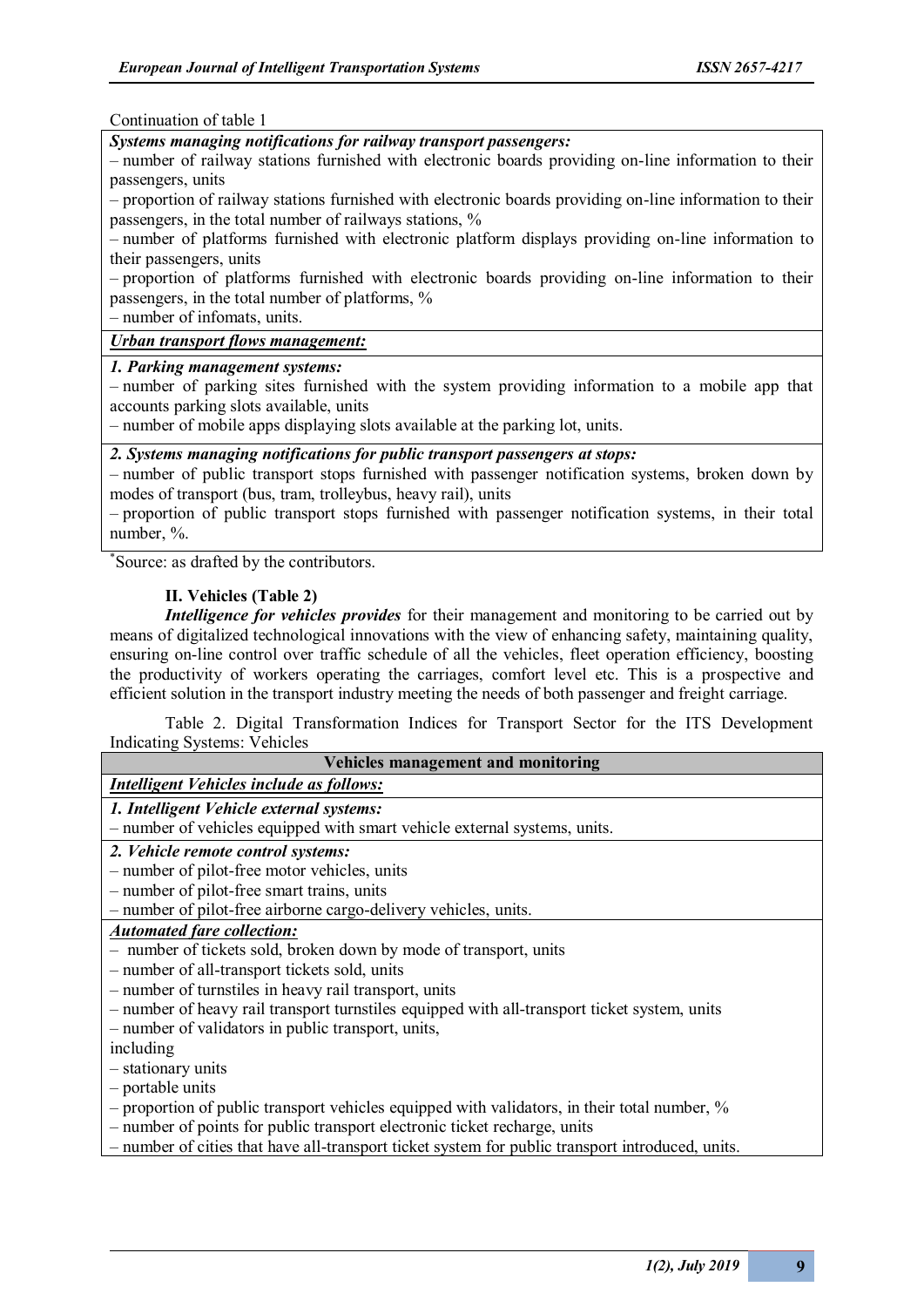### Continuation of table 2

### *Monitoring system for boosting transport carriage quality:*

– number of freight vehicles equipped with GPS sensors, units

– RFID labels at rail-road cars, units

– rolling stock units equipped with trackers, units.

– number of locomotives equipped with on-board smart suites (SSN), units

– proportion of locomotives equipped with on-board smart suites, in the total number of locomotives, (SSP), %

– number of vehicles equipped with fuel flow meters, units

– number of GPS-equipped buses operating international passenger carriages, units

– number of WiFi-equipped buses operating international passenger carriages, units

– number of public transport vehicles equipped with WiFi system, units

– number of public transport stops with WiFi system available, units

– number of public transport vehicles equipped with GPS, units

– number of taxi service vehicles operating on electronic platform and linking partner drivers with the clients using a mobile app, units

– number of river ports furnished with ITS, units.

– number of marine crafts equipped with satellite navigation systems, units

– proportion of marine crafts equipped with satellite navigation systems, in their total number, %.

\* Source: as drafted by the contributors.

### **ІІІ. User (Table 3)**

Safety management system is a set of systems operating to maintain safety over the entire way and capable, in automated mode, of recording and disclosing without human intervention such dangerous non-compliances as: 1) speed limit violation; driving past prohibiting traffic light; 2) crossing stop-line past prohibiting traffic light; 3) vehicle crossing boundary marking; 4) driving in the oncoming traffic lane; 5) turning from ineligible lane; 6) stopping at ineligible site; 7) driving at public transport lane; 8) non-compliance with the requirements provided for by road signs or markings of road traffic lanes; 9) Railroad crossing rules violation etc [13].

The key trends in worldwide development of urban transport apps (other than the applications designed for car navigation) assisting their users so that they could get oriented in the city transport infrastructure, include as follows: increased popularity of applications for cyclists; using 3D maps featuring in-depth details; demand for multifunctional transport apps (bundling several public transport modes in one app/searching and paying for parking etc.); the option of fare payment and transport card recharging immediately with the mobile app.

Table 3. Digital Transformation Indices for Transport Sector for the ITS Development Indicating Systems: User

### **Safety management**

# *System for automatic speed control:*

– number of remote meters of travelling speed (radars), units

– road network length as covered by automatic speed control system, km

– proportion of road network length as covered by automatic speed control system, in the roads total length, %.

## *Road conditions monitoring systems*

### *1. Driver notification system:*

– number of electronic road information displays, units

– length of the road network that provides information on road traffic and rides, km

– proportion of the road network that provides information on road traffic and rides, in the total length of the roads, %.

*2. Traffic control system*

- number of road sensors, units
- number of photo and video recording cameras, units
- number of crossroads controlled by automatic signals, units
- proportion of crossroads controlled by automatic signals, %

– number of automatic traffic lights, units.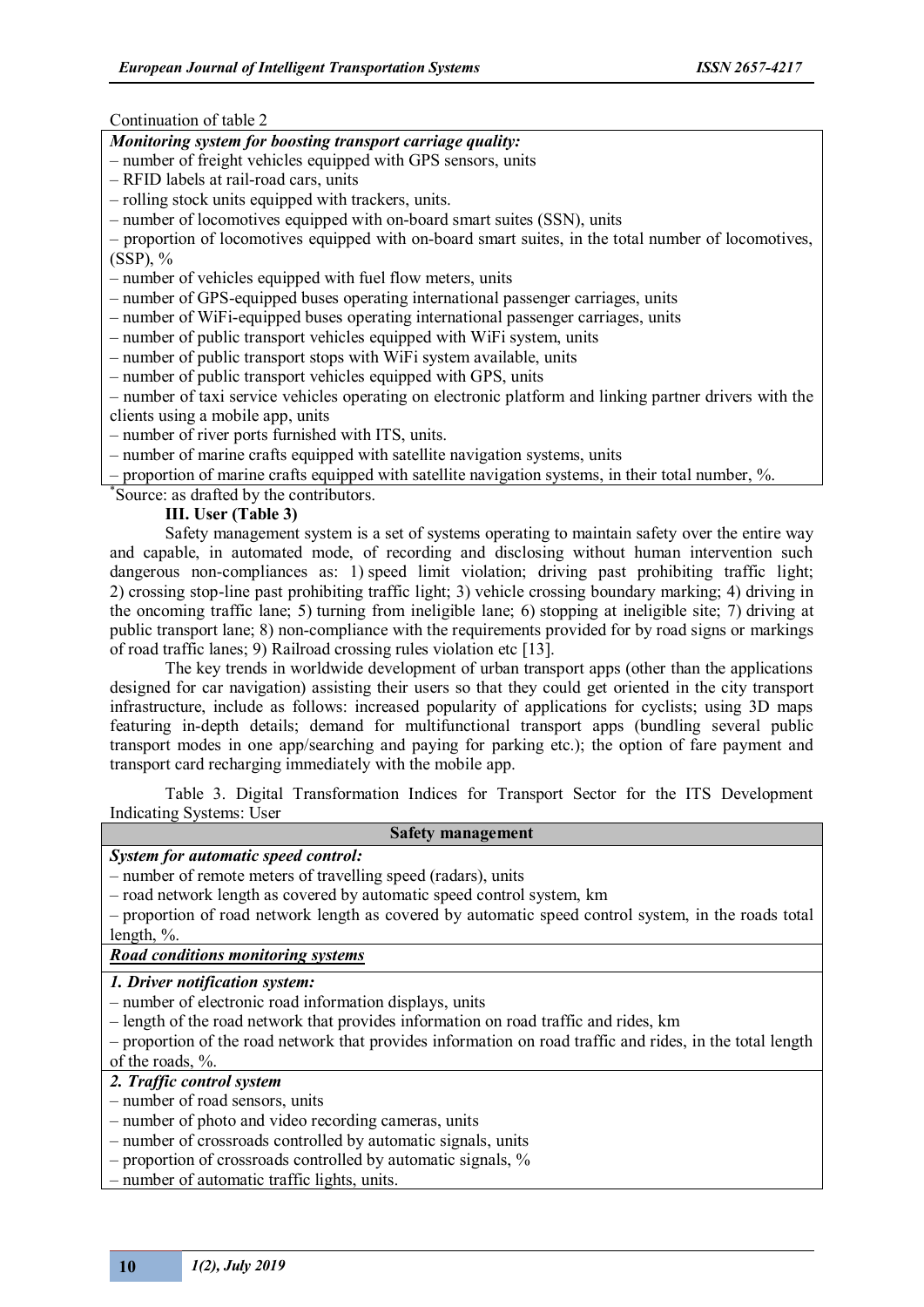Continuation of table 3

*3. Systems for detecting and managing road traffic accidents (RTA):*

– number of non-compliances with road traffic rules as registered by the RTA detection and management systems, units

– proportion of such non-compliances in the total number of the accidents, %

– number of RTA as recorded by the RTA detection and management systems, units

– road network length covered by the RTA detection and management systems, units

– proportion of road network length covered by the RTA detection and management systems, in the total road length, %.

*4. Meteorological monitoring systems:*

– number of automatic road weather stations, units

*Transport management circumstantial centres:*

– number of transport management circumstantial centres, units

*Availability of satellite navigation systems for the public:*

– number of satellite navigation system maps, units.

*Mobile apps*

### *Transport mobile apps:*

– number of businesses developing and distributing software for the Intelligent Stops and for the Intelligent Public Transport, units

– number of transport mobile apps as available to the Ukrainian users, broken down by their types:

- overland public transport, units

– heavy rail transport, units

– taxi, units

- personal transportation, units.

\* Source: as drafted by the contributors.

**Conclusions.** The ITS development is of strategic nature as this determines competitiveness for each country in general at the world market. Besides, as long as transport sector is critical for implementing most of the services related to trading, production, construction, the ITS may offer their solutions for a range of transport tasks which are capable of improving the intelligent use of the existing capacity and infrastructure, reduce losses of energy and resources through more efficient use of the transport system as a whole. Last but not least, the efficiency delivered by the ITS relates, as a rule, to the productivity of macroeconomic systems and, therefore, provides for the growing multiplier effect.

The review of EU Digital Agenda and other high level documents demonstrates that most of the EU countries consider it as a framework document and adopt their relevant National Programs for the Development of Digital Society for 1 to 3 years setting short-term and long-term priority targets and indicators of meeting those targets.

The review of Intelligent Transport System definitions and classifications as adopted by both the international organizations and the supranational establishments enables to deduce that the Intelligent Transport System as an integrated system corresponds to the following concept: *transport infrastructure – vehicles – user,* and the ITS digital infrastructure development would be critical for providing the end-users with information from the systems controlling road situation in real-time mode and the opportunity for different operators at the national or cross-border level to ensure the compatibility and continuity of the services to be provided on the basis of unification of data as provided by the systems in use.

According to the ITS concept we have, by parity of reasoning, specified three functional blocks: I. Transport Infrastructure, ІІ. Vehicles, ІІІ. User, each, in their turn, spiting into 5 systems of transport sector digital development indicators as follows: *І.1. E-Logistik, І.2. Smart roads, ІІ.1. Vehicles management and monitoring, ІІІ.1. Safety management, ІІІ.2. Mobile apps.* The systems of indicators as listed split into 18 functional subsystems representing both modern and envisaged transformation processes for digitalization in transport with the view of ensuring their success in the future. Each of the 18 subsystems has the relevant transport sector digital transformation indicators as proposed that enable monitoring the transformation developments, holding assessments of digital transformations in progress that would constitute a basis for decision-making on ensuring the success for digital transformations in the transport industry.

The proposed system of indicators, based on the transport digital transformation systems as specified, is ongoing and could be updated with other indices as the transport sector digital transformations